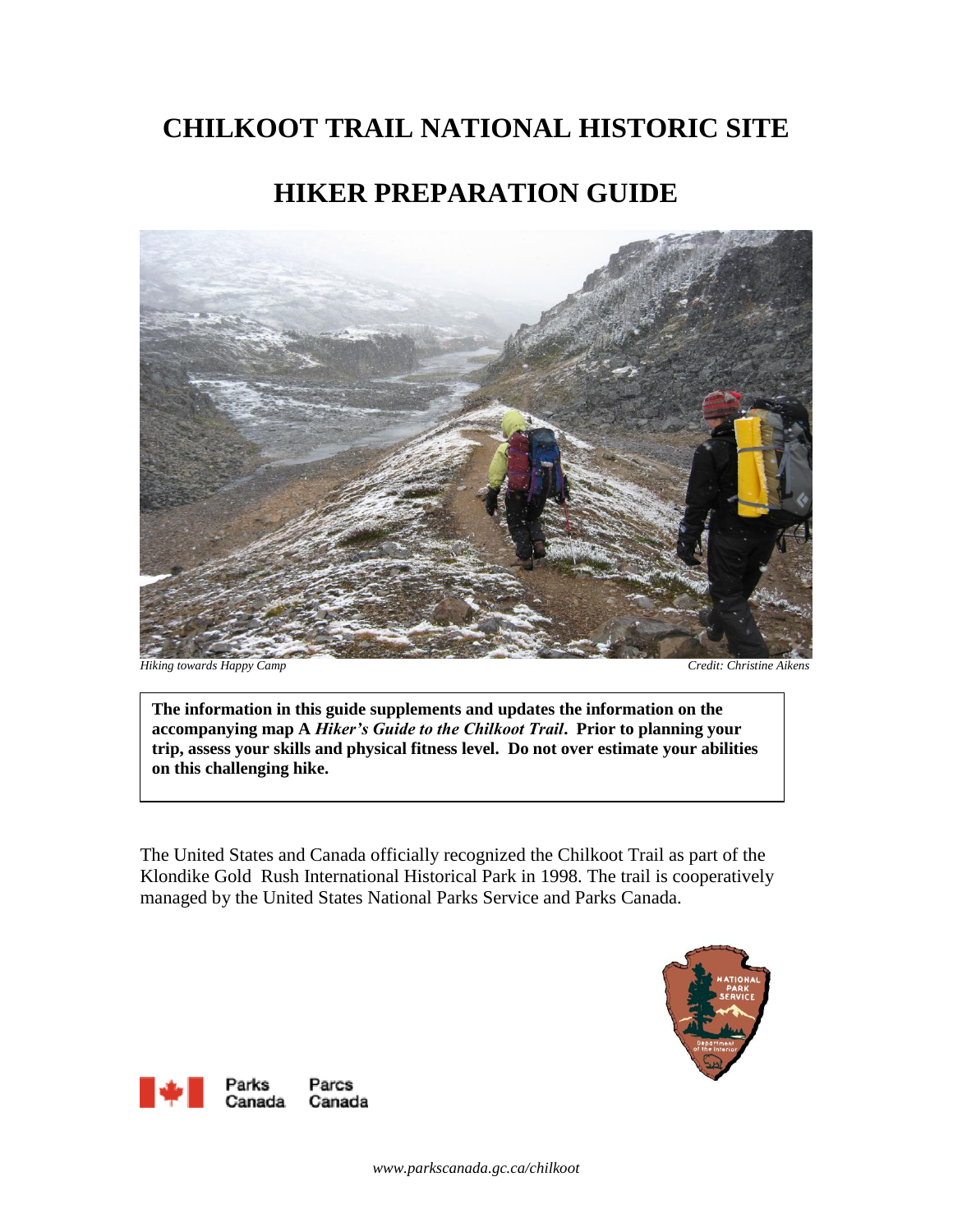# **WHAT TO EXPECT**



*View from the Chilkoot Pass overlooking Crater Lake*

The Chilkoot Trail is isolated, strenuous, physically challenging and potentially hazardous. The trail is also extremely rewarding, providing hikers with spectacular scenery within a unique historical setting.

The Chilkoot Trail traverses rocky, very steep and sometimes snow covered terrain. The trail can be rough with deep mud, standing water, unstable boulders, slick rocks and roots making footing difficult. The portion of the hike from the Scales over Chilkoot Pass is a route not a trail. While the route is marked, extreme weather conditions can complicate route finding. "Crossing the Pass" is the most demanding day. It often takes 12 hours to travel from Sheep Camp to Happy Camp, a distance of only 12.7 km (7.9 miles). Some hikers are challenged by vertigo or by balancing on unstable slippery snow and rocks, as they carry a heavy pack and body weight up to and down from the Pass. Snowfields between the Scales and Happy Camp persist throughout the summer months. Be prepared to camp on snow at Happy Camp until late June/early July.

Mountain weather is highly unpredictable and can change quickly. Regardless of season, hikers can expect wet, cold, windy and/or white-out conditions; severe rain or snow storms are possible even in the middle of summer. Avalanche hazard persists until mid-July.

### **WHO SHOULD HIKE THE TRAIL**

The Chilkoot should only be attempted by persons who are physically fit and experienced in hiking and backpacking. It should not be attempted by novice hikers. Individuals who have previously injured their ankles, knees or back, or who have chronic pain frequently experience flare-ups while hiking the Chilkoot. To avoid unnecessary problems test your strength and endurance on shorter, less demanding overnight trips prior to hiking the Chilkoot. Hiking with a partner or small group is preferable.

**Families:** This hike is not recommended for young children. Children tend to speed ahead of their parents and frequently end up coping with hazards on their own. Parents should be particularly observant and watch for the onset of hypothermia in their children as well as in themselves. Practise good leadership and teach your family the importance of low impact camping.

**Custodial Groups:** A "custodial group" means a group affiliated with an institution, where at least one person is a minor and not in the company of his/her parent. Guidelines specific to custodial groups hiking the Chilkoot Trail will be provided by Parks Canada.

**Pets:** We recommend you do not take your pets on the trail; however, if you choose to do so pets must be kept on a leash **at all times.**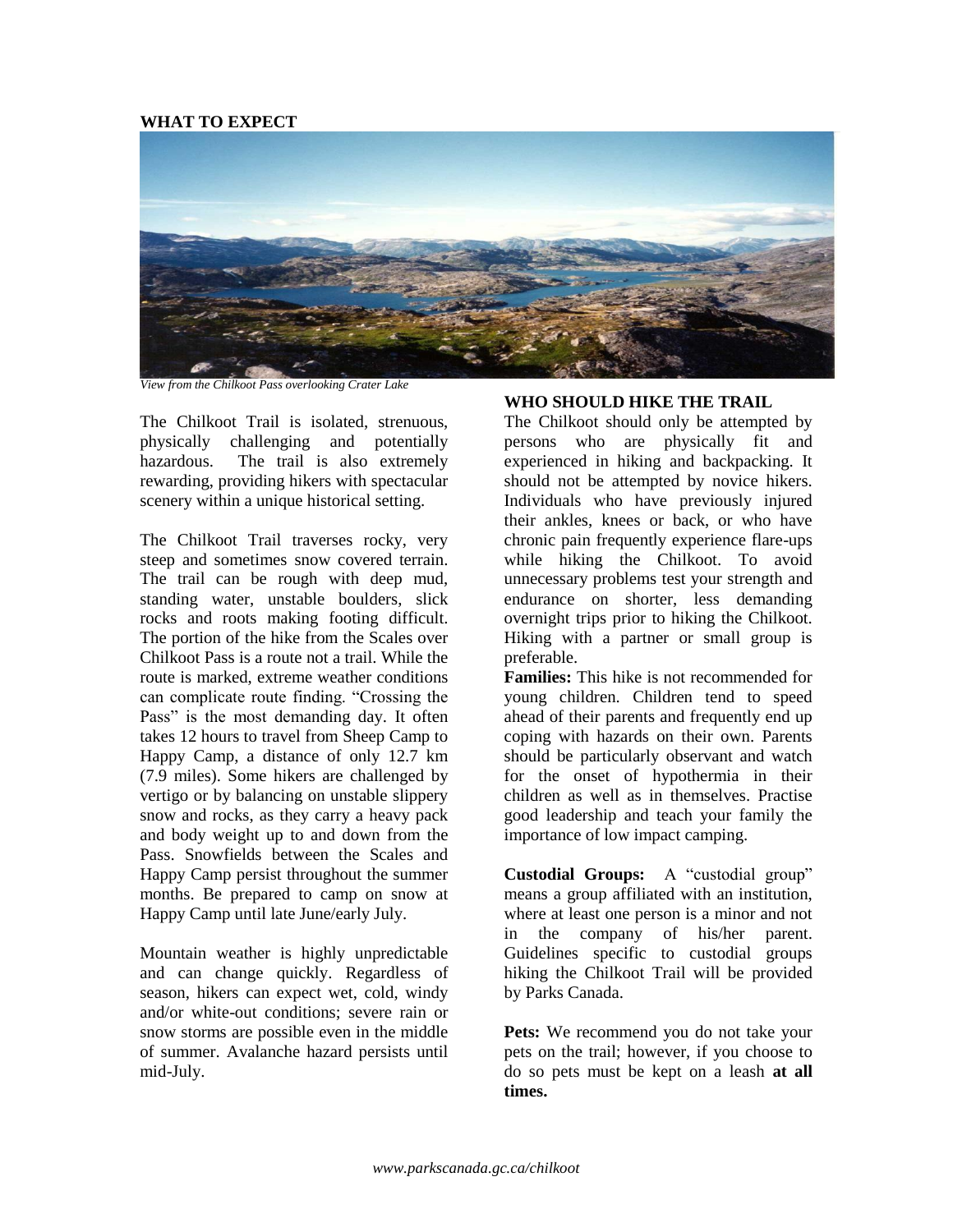#### **HIKING SEASON**

Parks Canada and United States National Parks Service staff patrols the trail from early June, when the route over Chilkoot Pass is first marked, until early September. USNPS Rangers are stationed at Sheep Camp and Parks Canada Wardens are stationed at Lindeman City and Chilkoot Pass. This however does not guarantee that someone will be at these locations at all times should you require assistance.

### **When to hike**

**Early June:** Winter like conditions persist. Travel may be very difficult. Avalanche hazard exists. During this time you will want to cross Chilkoot Pass early in the day to reduce your exposure in avalanche terrain. There will be few other hikers on the trail. Check with the Trail Center for seasonal conditions.

**Mid-June - early July:** Early season backpacking: significant amounts of snow, variable travel conditions. Avalanche hazard persists until mid-July. During this time you will want to cross Chilkoot Pass early in the day to reduce your exposure in avalanche terrain.

**Mid-July - mid-August:** Peak Season: Trail is generally snow free though some snow patches persist. Travel conditions are highly variable and dependant on weather. Peak visitor use occurs during this period.

**Mid-August - late September**: Fall Backpacking: Trail is generally snow free though some snow patches still persist. Weather is wetter; daylight hours are shorter, nights are colder (often below freezing). The route over Chilkoot Pass is not marked after patrol staff leaves the trail in early September.

### **HIKING TRIP LOGISTICS**

*Plan time to relax and enjoy this historical setting as well as to deal with unforeseen difficulties and delays. Allow ample time before and after your hike to avoid unnecessary conflicts with other travel arrangements.* 

**Most backpackers spend between three and five nights on the Trail.** Almost all begin their trek in Dyea and hike north towards Bennett. This option retraces the journey of the stampeders en route to the Klondike goldfields and as most weather systems blow in from the coast, driving rain or heavy winds will tend to be at your back. It is desirable, especially in the early season when avalanche hazard is a concern, to stay in Sheep Camp the night before crossing Chilkoot Pass.

Hiking north to south you will be moving against the predominant flow of hikers and will encounter many more hikers along the Trail. Descending the steep incline from the Pass to the Scales, while easier on the respiratory system, places greater stress on knee and ankle joints and puts you at greater risk of losing your footing, falling and possibly injuring yourself.



*Descending the Pass*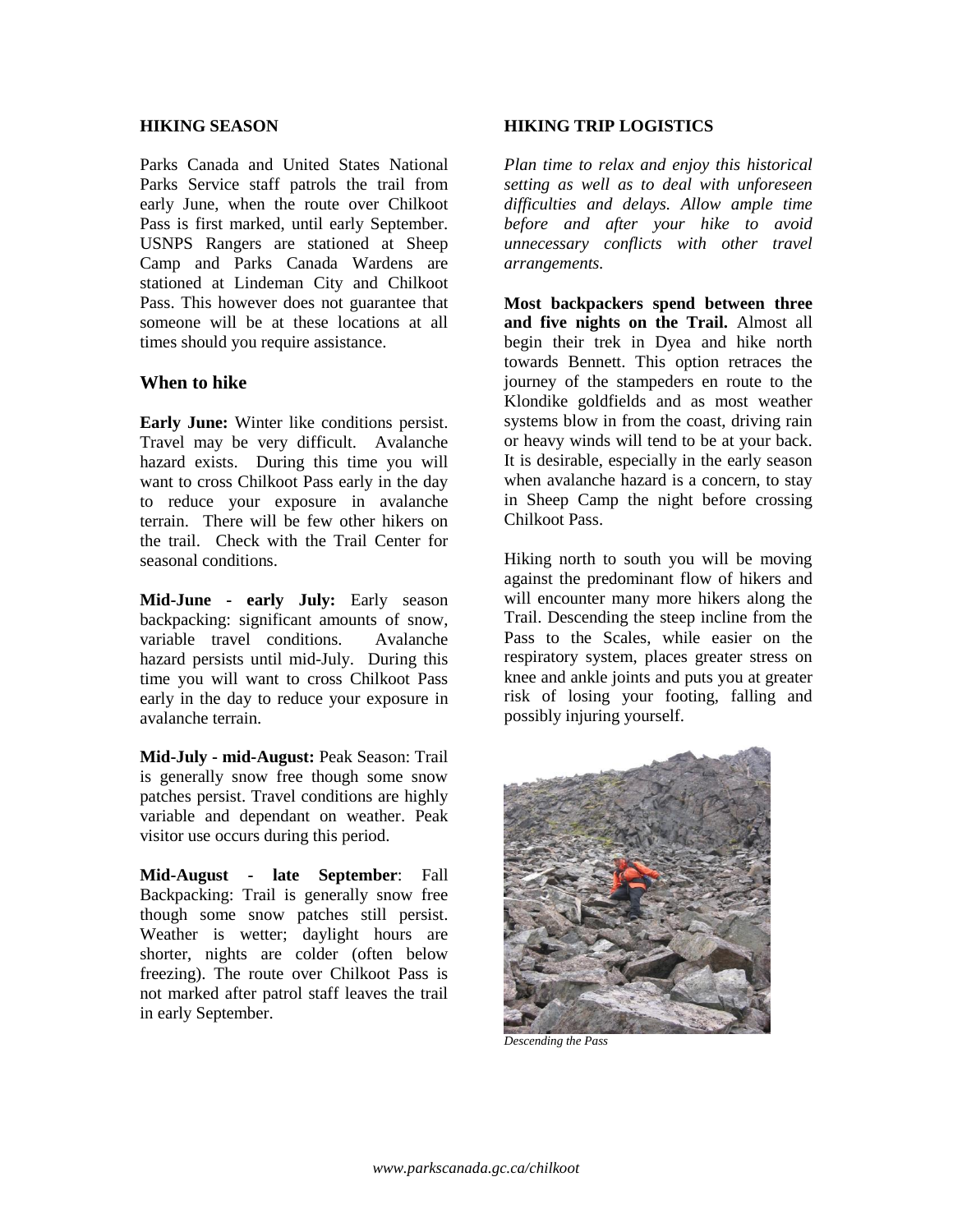# **ACCESS**

The Chilkoot Trail is accessed from the town of Skagway, Alaska. Skagway is accessible by road from Whitehorse, Yukon, via the South Klondike Highway. During the summer visitor season, there is a bus service between Whitehorse and Skagway. Vehicle rentals are also available in Whitehorse. There is both ferry and commuter air service to Skagway from Juneau, Alaska.

# **Dyea Trailhead**

The Dyea trailhead is a distance of 16 km / 10 miles from Skagway. Access is by all weather dirt road. Overnight parking is available in Dyea at the National Parks Service campground located  $1 \text{ km} / \frac{1}{2}$  mile from the trailhead. There are a number of private shuttles that provide transport from Skagway to the trailhead at Dyea. While these services are reliably available, individual operators vary from season to season and specific contact information is not available until the onset of the summer hiking season. Contact information for these services is available at the Trail Centre.

# **Log Cabin Access/Egress**

# **Cut Off Trail Seasonal Closure**

The **Cut Off Trail is closed between May 1 and November 30. During this time travel on it is prohibited** and you may be charged with an **offence under the** *Canada National Parks Act* if you are found travelling on the Cut Off Trail. The trail is **no longer maintained and a bridge has been removed**. Reduced sightlines due to **vegetation re-growth increases the risk of a surprise bear encounter**

Using the **WP&YR railway right of way and tracks** to get to or from the Chilkoot Trail is **trespassing and illegal under the**  *Railway Safety Act.* Travelling on the railway right of way is dangerous there is a risk of being hit by a train or other railway equipment. If you do so it is entirely at your own discretion and you accept any and all risks absolutely and **Parks Canada Agency is not liable to you whatsoever.** 

# **Bennett Trailhead**

There is a primitive campground at Bennett, but there are no other tourist services. **There is no road access to Bennett.** Your exit options are train, or for those returning to Whitehorse, floatplane. There is no phone or cell phone service at Bennett. **All post-hike travel arrangements must be made prior to starting the trail**. Contact carriers directly:

### **White Pass & Yukon Route**

www.wpyr.com 1-800-343-7373

**Alpine Aviation** www.alpineaviationyukon.com 1-867-668-7725

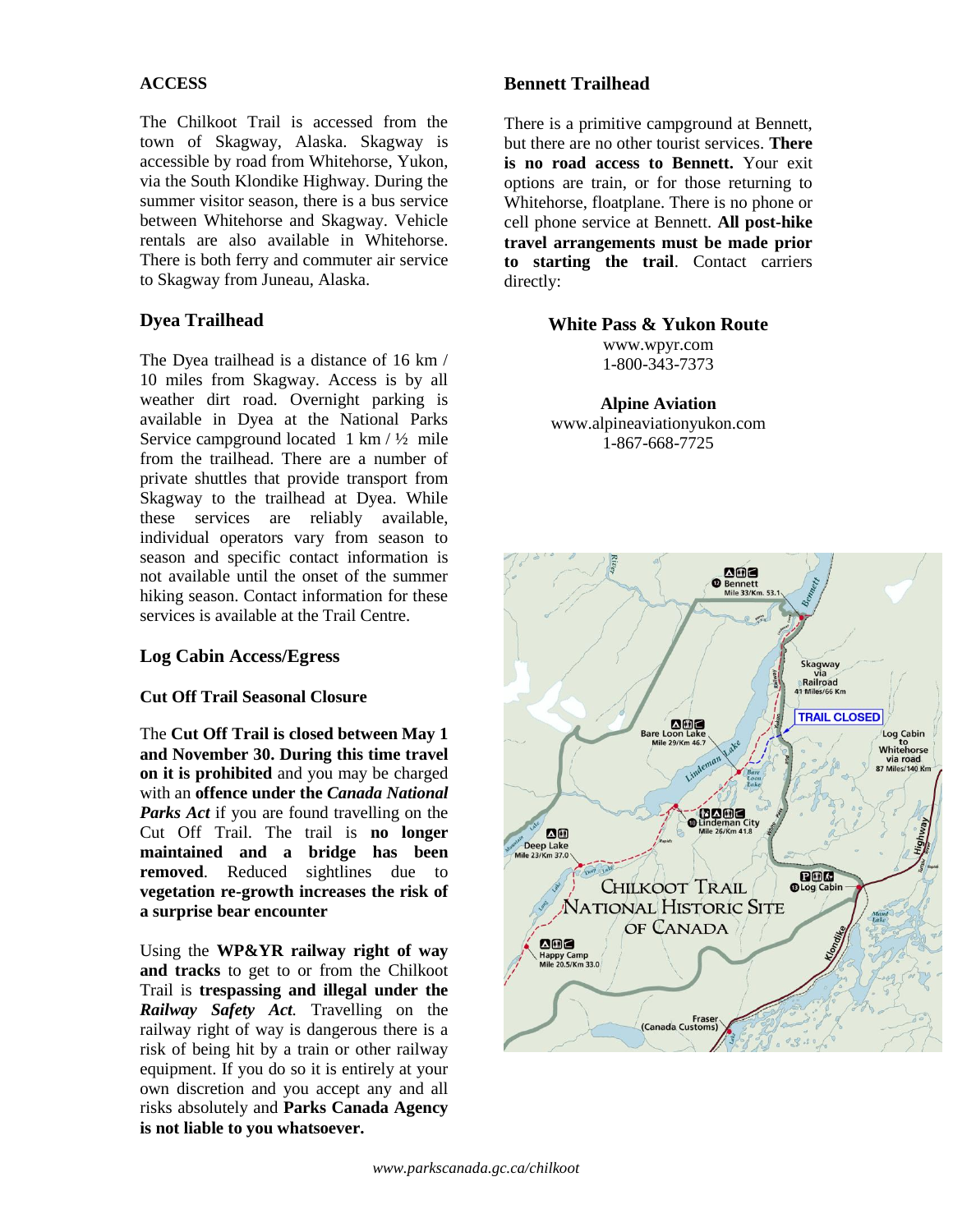### **BORDER CROSSING INFORMATION**

The Chilkoot Trail crosses the international boundary between the United States and Canada. Full compliance with the Western Hemisphere Travel Initiative went into effect June  $1<sup>st</sup>$ , 2009 and requires U.S. and Canadian citizens to present one of the following documents for entry into the United States by land or sea from Canada, Mexico, the Caribbean, or Bermuda.

**US/Canadian Citizens**: US Passport Card, Enhanced Driver's License, US or Canadian passport, or a Trusted Traveler Program card issued by US Customs and Border Protection.

**Landed Immigrants:** Passport from their native country with U.S. Visa, if required.

**Resident Aliens:** Permanent Resident Card

**Other Nationalities**: Passport (and Canadian and/or U.S. Visas, if required)

**Children:** US and Canadian citizens under the age of 16, or under the age of 19 if traveling with a school, religious, or other youth group, may present a birth certificate, Consular Report of Birth Abroad, Canadian Citizenship Card, or a naturalization certificate. Birth certificates can be an original, photocopy, or certified copy.

**if accompanied by both parents:** birth certificate

**if accompanied by one parent:** birth certificate *and* notarized letter of authorization from absent parent

**if neither parent is present:** birth certificate *and* letter of authorization from parent/legal guardian

### **Northbound Hikers**

All hikers traveling from the US into Canada must register at the Trail Center prior to starting their hike. All hikers must be present and have proper documentation for crossing the border. Hikers must report to Canada Border Services after completing their hike:

**Fraser Port of Entry**

Km 36 – South Klondike Highway Tel: 867-821-4111 - Hours: 24 hours a day

**CBSA Whitehorse Office**

Suite 110 – 300 Main Street Tel: 867-667-3943 Hours: Monday to Friday 8:00 am – 4:30 pm

# **Southbound Hikers**

Canadian and US citizens, and US resident aliens hiking from Canada into the US can register with Parks Canada in Whitehorse. All others must register directly with US Customs and Border Protection at the Skagway Port of Entry (mile 6.8 on the South Klondike Highway) **prior to commencing their hike.** When registering, all party members must be present and have appropriate identification/documentation with them.

**Questions?** Inquiries about Customs and Immigration requirements should be directed to the appropriate Canadian and/or US officials.

**Canada Border Service Agency** Whitehorse: 867-667-3943 [www.cbsa.gc.ca](http://www.cbsa.gc.ca/)

**US Customs and Border Protection** Skagway Port of Entry: 907-983-3144 or 907-983-2325. [www.cbp.gov](http://www.cbp.gov/)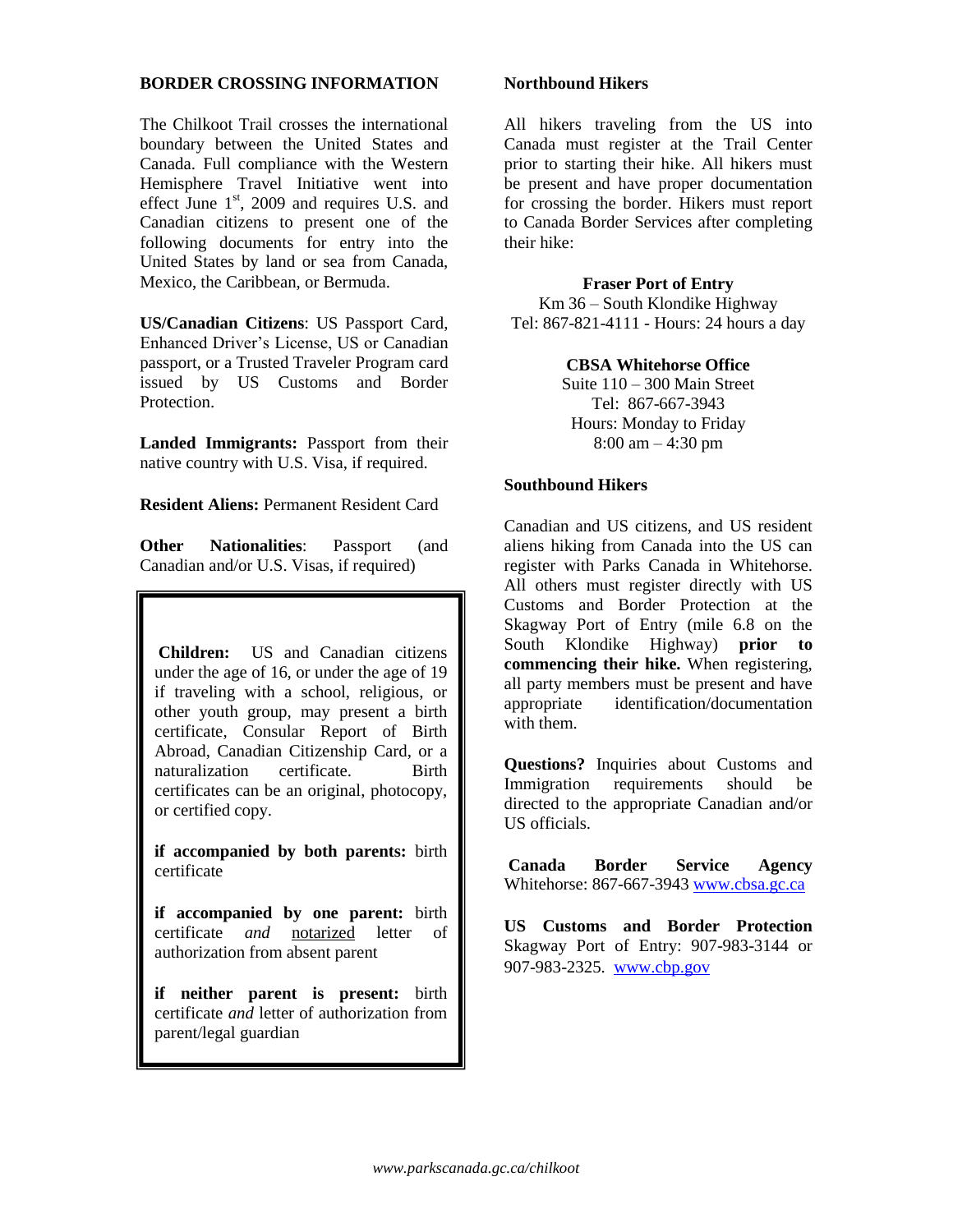### **PARK MANAGEMENT**

### **Quota**

In order to maintain a high quality hiking experience and to minimize the impact of hikers on Park resources, **a maximum of** *50 hikers* **per day will be Permitted to enter Canada over Chilkoot Pass.**

### **Group Size**

Large groups tend to have a negative effect upon the experience of other hikers, as well as placing greater demands upon park facilities and greater stress on the park environment. In order to minimize the impacts of large groups, **group size is limited to a maximum of 12; only one large group ( 9 - 12) is permitted to cross Chilkoot Pass on any given day**. Please show consideration for your fellow hikers and the park environment by respecting these limitations. **Use of multiple bookings to circumvent group size restrictions is unacceptable and may result in loss of Permits.**

### **Designated Camping**

**Camping is allowed in designated campgrounds only.** Individual campsites within the campgrounds are available on a first-come, first-serve basis. **Open fires are prohibited.**

# **Natural Resources**

Prior to, as well as during the Gold Rush, the Chilkoot Trail was an important trade and travel link for First Nation peoples. After the Gold Rush the area continued to be important for a variety of subsistence activities. Local First Nations people have the right to hunt, fish, and gather wild food within Chilkoot Trail National Historic Site of Canada. Site visitors are not allowed to harvest, remove or disturb any natural resources.



# **Permit Conditions**

- 1. Do not remove or disturb any natural or cultural resources.
- 2. Do not disturb, feed or entice wildlife.
- 3. Do not leave packs unattended. Use food/garbage storage devices.
- 4. Do not pollute. Pack out all garbage/food waste. Use grey water pits where provided
- 5. Cook and eat only in designated areas. No food at tent sites.
- 6. Camp only in designated campsites (no camping in shelters).
- 7. No campfires.
- 8. Pets must be on a leash at all times.
- 9. Fishing is restricted
- 10. Metal Detectors, firearms and mountain bikes are restricted.
- 11. Maximum group is 12.
- 12. A business license is required for guided groups.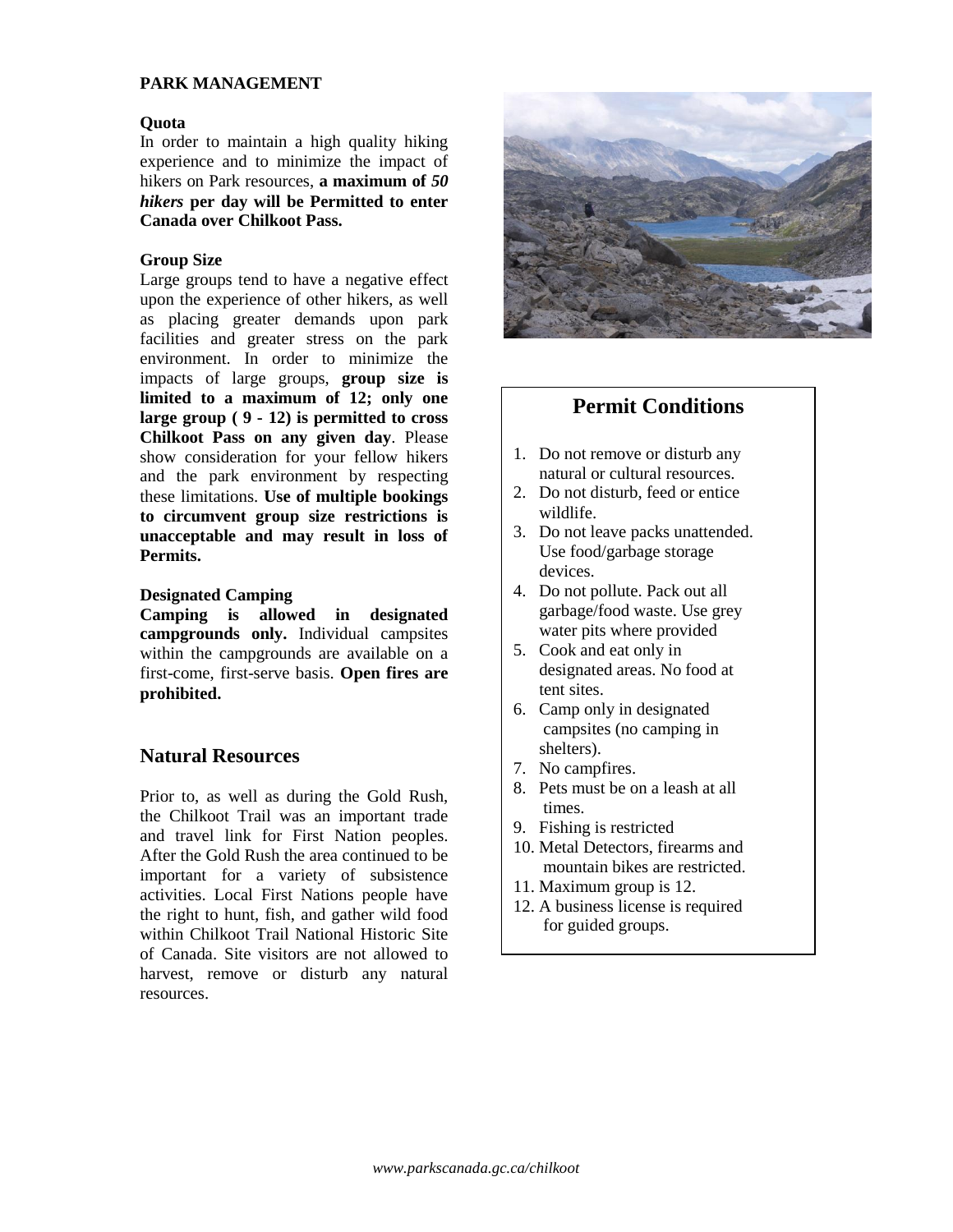# **Permits and Fees**

**Every person overnighting on the Chilkoot Trail, and day users on the Canadian portion of the Chilkoot Trail, require a Permit.** Day users remaining on the US portion of the trail do not require a Permit. Those without required permits are subject to fines.

Permit Fees are collected to help offset the cost of trail and facility maintenance and information services. **All fees are payable at time of reservation. Permit fees are refundable up to one-calendar month prior to start date. Reservation fees are non-refundable.** 

# *Backcountry Permit Fees***\***

**Chilkoot Trail Trip Permit: \$50 per adult; \$25 per youth (6-16)** 

 US ONLY Trip Permit: \$15.70 per adult; \$7.90 per youth CDN ONLY Trip Permit: \$34.30 per adult; \$17.10 per youth

**Reservation: \$11.70 per hiker** (in addition to Permit fee)

**Total (Permit & Reservation): \$61.70 (adult); \$36.70 (youth)**

**Canadian Day Permit:** \$9.80 per person

**Bennett Only Camping Permit:** \$9.80 per person, per night

**Trail Map:** \$4 + shipping

*\* All fees are quoted in Canadian funds and may be subject to change. Visa, MasterCard, American Express, Cash or Money Order accepted.*

# **Reservations**

Forty-two Reservations (to enter Canada over Chilkoot Pass) will be taken for each day, leaving some Permits for Walk-ins. **Reservations for the upcoming hiking season will start being accepted in early January by calling:** 

# **1-800-661-0486.**

At the time of reservation **you must specify which campgrounds you will stay at for each night of your trip**. While this requires careful pre-trip planning, it eliminates overcrowding in campgrounds and ensures that everyone will have a place to camp. If you are taking the train, make sure your exit day corresponds with the train schedule: [www.wpyr.com](http://www.whitepassrailroad.com/) 1-800-343-7373.

**Please have your desired hiking itinerary (and an alternative itinerary) ready and your credit card handy when you phone to make your Reservation.** You may reserve Monday to Friday from 8:00 am to 4:00 pm PST by calling Parks Canada**\*\*** at:

> **1-800-661-0486** Canada & U.S. 1-867-667-3910 local & overseas

**All fees are payable at time of reservation. Permit fees are refundable up to one calendar month prior to start date. Reservation fees are non-refundable.** 

**\*\*NOTE:** During the summer operation season (June 1 - Labour Day) **reservations can also be made through the Skagway Trail Centre 907-983-9234.** Reservations are taken Monday - Friday 8:30am -4:30pm (Alaska Daylight Time).

You must pick up your reserved Permits and register for Customs at The Trail Center in Skagway, located on Broadway between  $1<sup>st</sup>$ and  $2<sup>nd</sup>$  Avenues. Hours of operation are 8:00 am - 5:00 pm ADT, seven days a week. All hikers must be present and have proper documentation for crossing the border**.**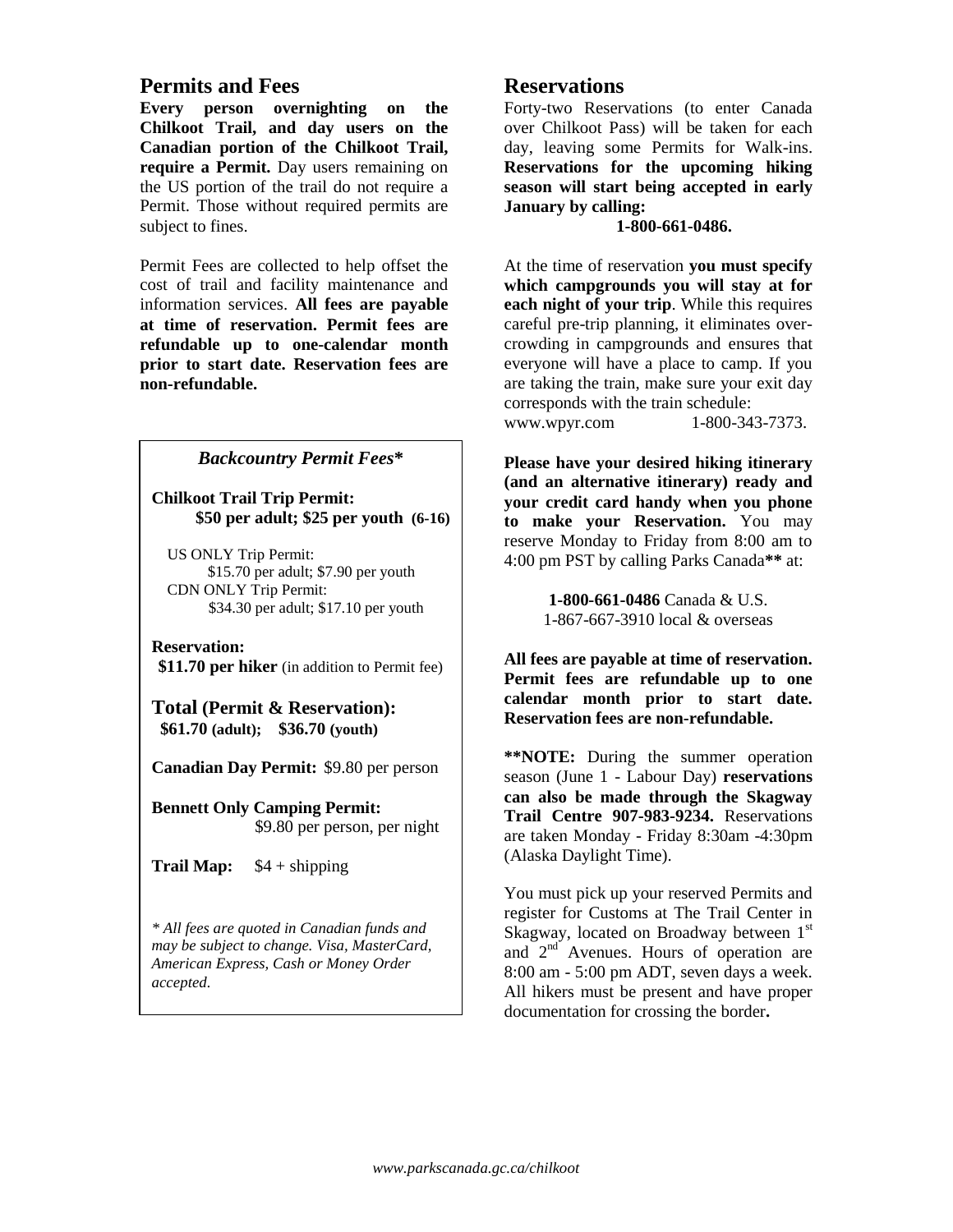**If your Permit is not picked up by 12 noon on the day your trip begins, the Reservation for your entire trip is automatically cancelled**, unless prior arrangements have been made directly with the Skagway Trail Center (phone 907-983- 9234).

# **Walk-In Permits**

Walk-in Permits are issued on a first-come first-serve basis at the Trail Center in Skagway, located on Broadway between  $1<sup>st</sup>$ and 2nd Avenues, **beginning at 1:00 pm ADT the day before you wish to** *start* **your hike**. In addition to the Walk-in Permits, no show reservations will also be reallocated at 1:00 pm each day (for a same-day start). Parks Canada cannot guarantee availability. Walk-ins must specify which campgrounds they will stay at for each night of their trip at the time of Permit issue.

# **ON THE TRAIL**



# *Take your time...enjoy your experience.*

*Problems often occur when hikers are ill prepared, rushing, not paying attention to terrain or conditions or when pushing on in the dark. Ensure that you have a realistic hiking itinerary, that you are properly equipped, take adequate rest breaks and watch for signs of exhaustion and hypothermia amongst your party members. Be prepared to turn back if you encounter extreme weather or members of your group have problems.*

# **Equipment**

Your main goal on the Chilkoot will be to stay warm and dry. Use equipment and clothing designed for cold, wet conditions; aim for quality, lightweight equipment. Synthetic or wool clothing is best. Have the capability to quickly prepare hot meals and drinks. Pack everything in plastic bags to keep it dry.

**Think of your Feet** - Do not break in new boots on this hike. Be able to treat blisters adequately; apply moleskin to blister prone areas **before** starting to hike.

**Walking Sticks** – Trekking poles can be **helpful**, especially when crossing **snowfields**, **creeks** and **rocky areas**. The increased use of walking sticks has added to the erosion problems on the trail. Use your trekking poles where you need them to ensure safety but please avoid using them on the exposed trail.

**Water** - Purify all drinking water by boiling, filtering, using iodine or bleach, and/or other appropriate methods. Water is available all along the trail.

# **Do I need avalanche equipment in the early hiking season?**

When traveling in avalanche terrain during the winter it is standard protocol to carry an avalanche transceiver, probe and shovel. From June 1 to mid-July, Chilkoot Trail users are exposed to a relatively low avalanche hazard. Traveling early and not stopping in avalanche paths are sufficient mitigations of this risk. Therefore, Parks Canada does not formally advise each hiker to carry personal avalanche rescue gear in the summer hiking season.

Your pack should fit well and weigh no more than 30% of your body weight. Reassess your pack contents if your pack is too heavy. Be realistic – every ounce counts.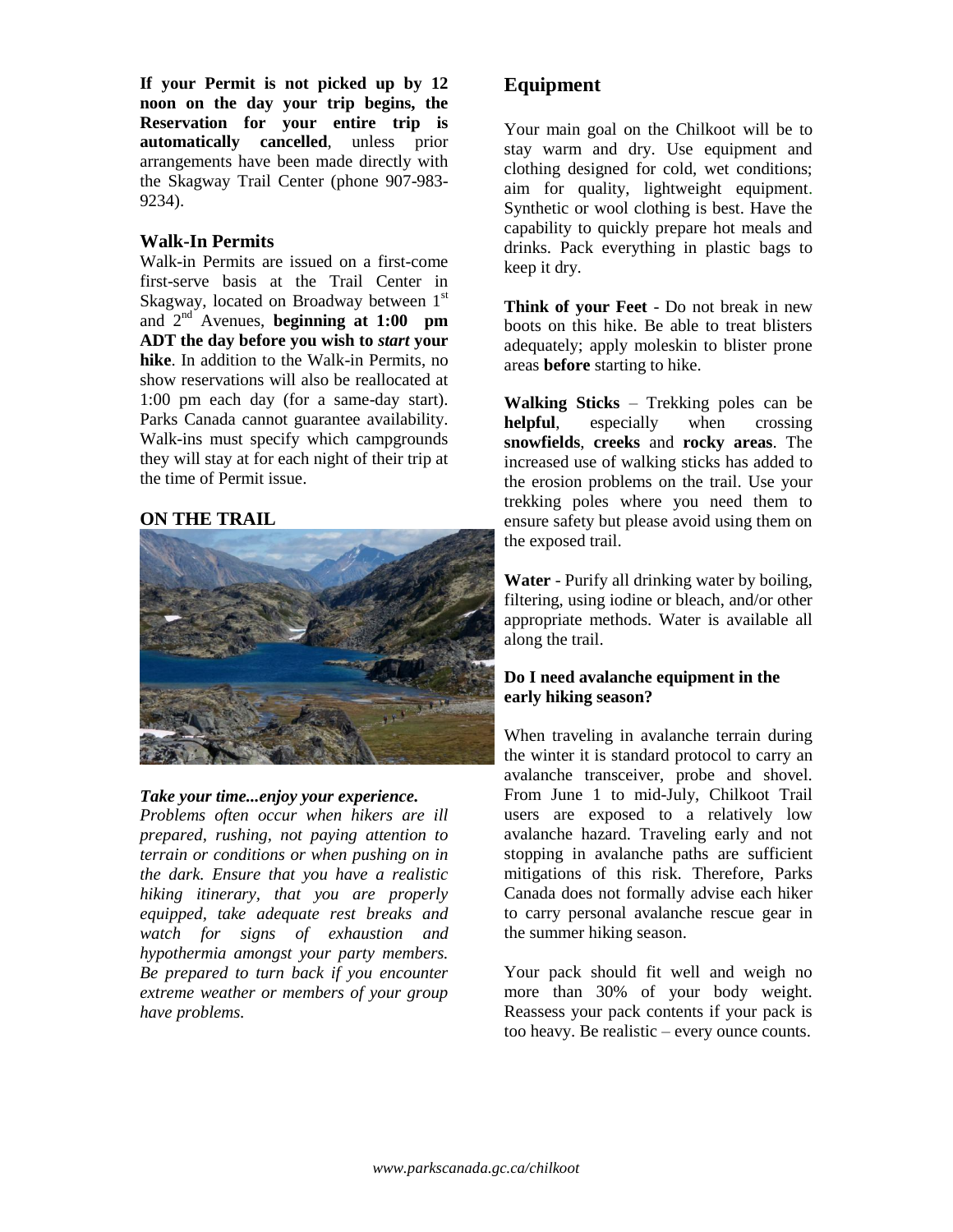You may find the following checklist helpful in planning a summer hike of the Chilkoot<sup>\*</sup>

### **Core Items:**

- Backpack and waterproof pack cover
- Lightweight tent with rain fly and groundsheet
- Sleeping bag & insulating sleeping pad
- Stove, fuel, cookset and matches
- Water bottle and purification kit
- Food for trip, plus an extra day's supply of food and fuel
- 9 m (30') of sturdy cord (to hang food and/or secure your tent to tent platforms)
- Litter bag
- **-** Toilet paper
- Map
- Border Crossing required documentation

### **Clothing:**

- Sturdy, comfortable, well broken-in hiking boots
- Rain jacket and pants
- Gaiters
- Insulating layers (wool and synthetics are best)
- Windbreaker
- Extra change of clothes and socks
- Wool hat and mittens
- Sun hat, sun glasses and sunscreen
- Shorts
- Lightweight shoes for around camp

### **Other:**

- Insect repellent
- Pocket knife
- Flashlight (August)
- Repair kit for equipment
- First aid and blister kits
- Whistle for emergencies

### **Options for early June:**

- Winter travel equipment: Skis/snowshoes
- Ice axe/crampons

### **Equipment options for early June:**

Some hikers find winter travel equipment beneficial in early June. You will have to balance the benefits of easier travel on the snow with the disadvantage of the weight of this equipment. Check with the Trail Center for up-to-date early-season travel conditions (907-983-9234).

### **INJURIES AND EVACUATIONS**



Park Wardens and Rangers are responsible for patrolling the Chilkoot Trail and will assist injured hikers. Between one and five helicopter- assisted evacuations occur each year. If you have an accident while hiking on the Chilkoot Trail, you may be expected to pay for search and rescue and /or medical services, which can run in excess of \$2,000.00. **Make sure you have adequate insurance coverage.**

**Slips, trips and falls** occur due to a variety of reasons. If you are not seriously injured and are near the Trailhead, then attempt to get off the trail with the assistance of your party or other hikers. Do not continue on in the hopes that your condition will improve. **If you have knee or ankle injuries at Sheep Camp, you are encouraged to turn back, as the climb to the Pass is extremely challenging and will aggravate your injury.**

**If you are seriously injured** and unable to continue hiking, get another hiker to assist you in getting a message to the nearest Park Warden or Ranger. Give the name, exact location, time and description of the accident and related injuries, whether first aid is being administered and if possible any related medical problems. **Injured hikers should not be abandoned to wait for assistance on their own!**